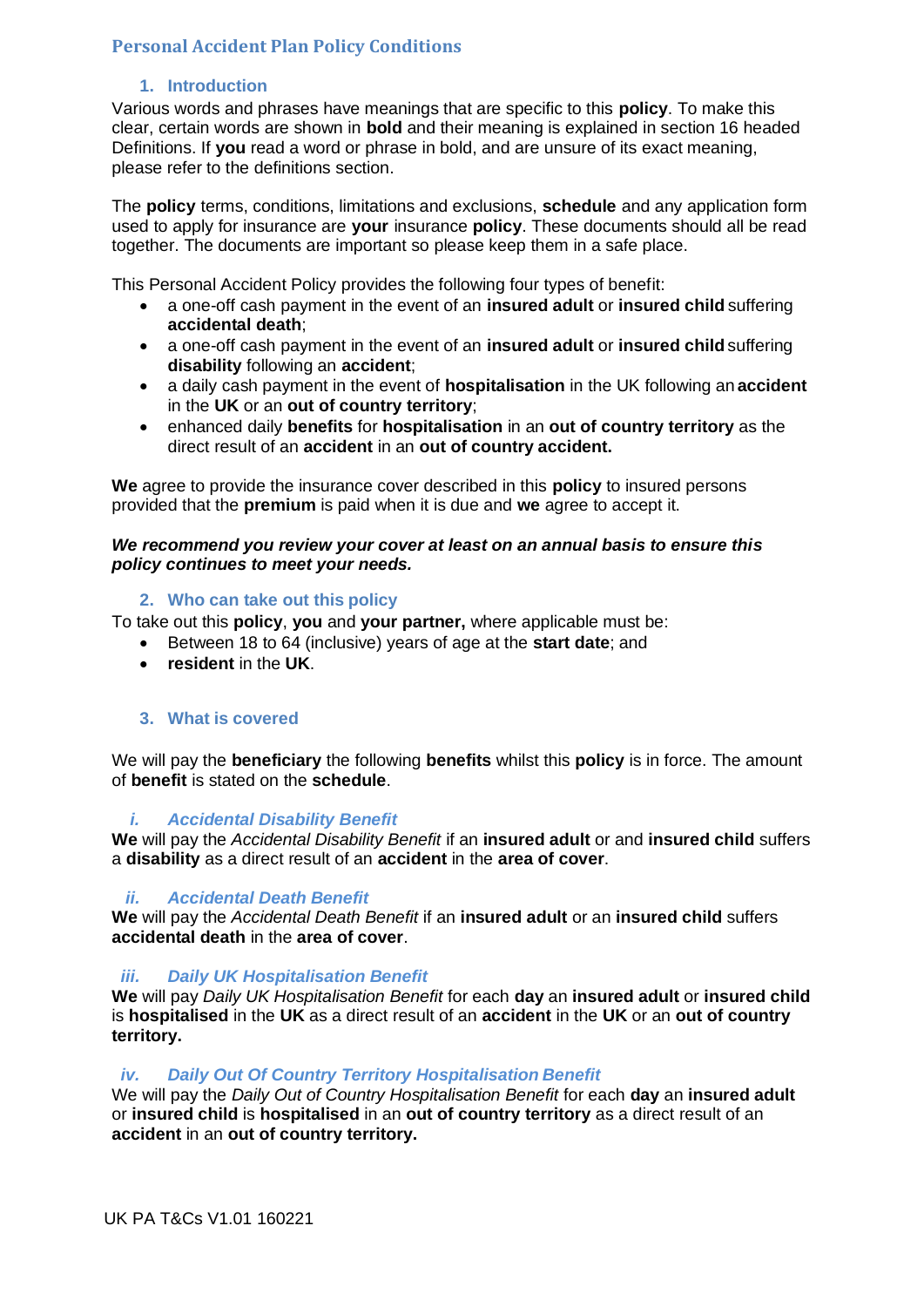# **4. Limitations to the cover**

# **Benefits**

- The level of **benefit** will be that which applies at the date of the **accident**
- The **accidental death benefit** for an **insured child** is fixed at £7,500
- **Disability benefits** numbered 1-15 on the **schedule** for an **insured child** are 10% of the **benefit** levels shown for an **insured adult**
- The **hospitalisation benefit** amounts will be reduced automatically by 50% when the **insured adult** reaches the age of sixty five (65). If during a period of **hospitalisation** the **insured adult** becomes aged 65 then the level of **benefit** will continue to be that which applied at the date of the initial **hospitalisation**.
- **Permanent total disability benefits** numbered 3 on the **schedule** are not payable oncethe **insured adult** reaches the age of sixty five (65)

# **Disability**

| 1. Quadriplegia                       | Only one <b>benefit</b> from items $1 - 7$ may be<br>claimed as the result of one <b>accident</b> and the<br>cover will then cease in respect of that insured<br>adult or insured child  |
|---------------------------------------|------------------------------------------------------------------------------------------------------------------------------------------------------------------------------------------|
| 2. Paraplegia                         |                                                                                                                                                                                          |
| 3. Permanent Total Disability         |                                                                                                                                                                                          |
| 4. Loss of use of two limbs           |                                                                                                                                                                                          |
| 5. Loss of sight in both eyes         |                                                                                                                                                                                          |
| 6. Loss of hearing in both ears       |                                                                                                                                                                                          |
| 7. Loss of speech                     |                                                                                                                                                                                          |
| 8. Loss of use of one limb            | More than one <b>benefit</b> can be claimed in<br>respect of items $8 - 15$ subject to a maximum<br>lifetime payout of £100,000 for an insured<br>adult and £10,000 for an insured child |
| 9. Loss of sight in one eye           |                                                                                                                                                                                          |
| 10. Loss of hearing in one ear        |                                                                                                                                                                                          |
| 11. Loss of use of shoulder or hip    |                                                                                                                                                                                          |
| 12. Loss of use of elbow, wrist, knee |                                                                                                                                                                                          |
| or ankle                              |                                                                                                                                                                                          |
| 13. Loss of use of thumb              |                                                                                                                                                                                          |
| 14. Loss of use of finger or big toe  |                                                                                                                                                                                          |
| 15. Loss of use of any other toe      |                                                                                                                                                                                          |

- **Benefits** from items 12 15 listed in the table above cannot be claimed in addition to item 8 if they are part of the same **limb**
- The **disability** must occur within 12 months of the **accident**
- The **insured adult** or **insured child** must survive for 90 days from the date of the **accident**, otherwise the **accidental death benefit** will be payable

## **Hospitalisation**

**Hospitalisation** must be prescribed by a **doctor** and last for at least one full **day**.

**We** may use peer review organisations or other professional medical opinions to determine if the **hospitalisation** was:

- medically necessary; and
- consistent with professionally recognised standards of care with respect to quality, frequency, and duration.

The **insured adult** or **insured child** in **hospital** must receive the **necessary treatment** under the professional care of a **doctor**.

- The **doctor** must provide the **necessary treatment** within the scope of theirlicence.
- The **doctor** may not be **you**, **your partner** or the parent, **child,** brother or sisterof **you** or **your partner**.

Recurrent confinements - additional periods of **hospitalisation** for the same **bodily injury**  resulting directly from the original **accident** must take place within 90 **days** from the end of the last **hospitalisation**. The level of **benefit** detailed on the **schedule** will be that which applied at the date of the original **accident**.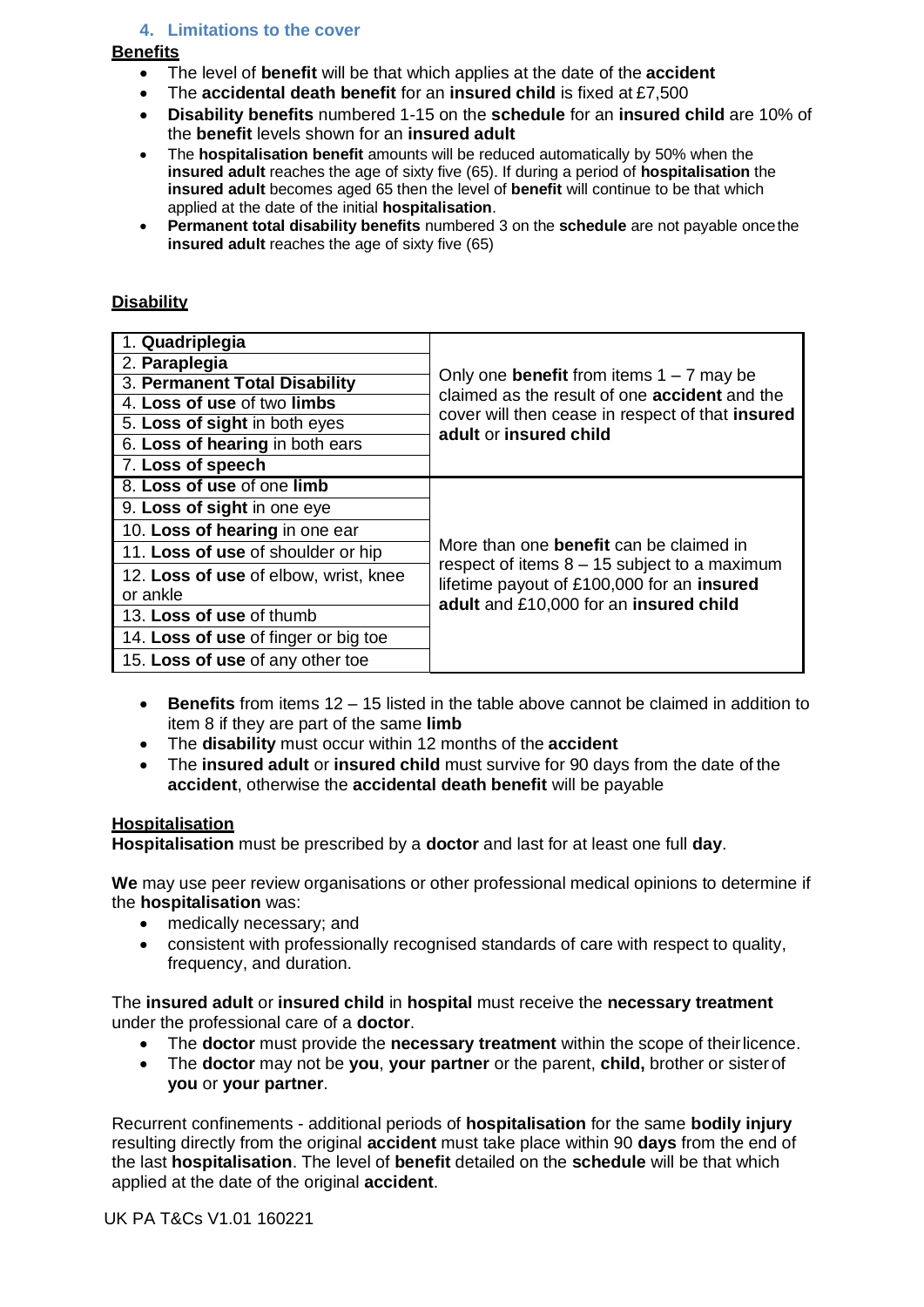# For *iii) Daily UK Hospitalisation Benefit*

- The **insured adult** or **insured child** must be **hospitalised** in the **UK** within 90 **days** of the **accident in the UK** or an **out of country territory**.
- **Benefits** will be paid from the first **day** of **hospitalisation** for a maximum of 365 **days' hospital** stay per **accident**.

# For *iv) Daily Out of Country Territory Hospitalisation Benefit*

- The **insured adult** or **insured child** must be **hospitalised** in an **out of country territory** within 30 **days** of the **accident** in the **out of country territory**
- **Benefits** will be paid from the first **day** of **hospitalisation** for a maximum of 30 **days' hospital** stay per **accident**.

# **Accidental Death**

An **accidental death** must occur within 12 months of the date of the **accident**.

# **Pre-existing Conditions**

**We** will only pay the **benefit** if **accidental death**, **disability** or **hospitalisation** is directly as a result of the **accident**. **Pre-existing conditions** will be taken into consideration in calculating the amount payable in the following cases:

- where the **pre-existing condition** is a physical impairment and the **accident** increases the level of the physical impairment;
- the **pre-existing condition** is a contributing factor to the claim; or
- where the **pre-existing condition** increases the length of time the **insured adult**or **insured child** is **hospitalised.**

A medical assessment will be converted into a percentage and applied to the **policy benefit** payable. If the calculated percentage is less than 25% **we** will pay the full **benefit**. **We** will obtain the medical assessment from **your doctor**. If they are unable or unwilling to provide this assessment **we** will obtain an assessment from an independent **doctor**.

# **5. What is not covered**

**We** will not pay the **benefit** if an **accidental death, disability** or **hospitalisation** is:

- due to any illness, disease or infection and the associated medical treatment, unless directly caused by an **accident**
- due to a naturally occurring condition, degenerative process or medical or mental disorder
- caused by suicide or a self-inflicted injury or any deliberate or reckless act or omission that is expected to cause serious injury or death whether of sound mind or not
- due to being under the influence of or being affected by, drugs or medication unless the drugs or medication have been taken in accordance with the manufacturer's instructions or in accordance with a registered medical practitioner's instructions
- due to driving or being in control of a vehicle whilst under the influence of, or being affected by and/or with more alcohol in the blood/urine than is allowed in the country in which the **accident** occurs
- as a result of participating in, attempting or acting as an accessory to an unlawful act according to the law of the territory in which the **accident** occurs
- the result of war (whether declared or undeclared), invasion, military action or civil unrest, or occurs whilst on active armed forces service, training or operations
- the result of a medical or surgical procedure unless the procedure was a necessity following an **accident**

**We** will not pay the **benefit** if the **hospitalisation** is:

- carried out at an institution or part of that institution operated primarily as a:
	- a. convalescence home, rest or nursing facility; or
	- b. facility primarily affording custodial, psychiatric, palliative, educational or rehabilitation care; or
	- c. facility for the aged.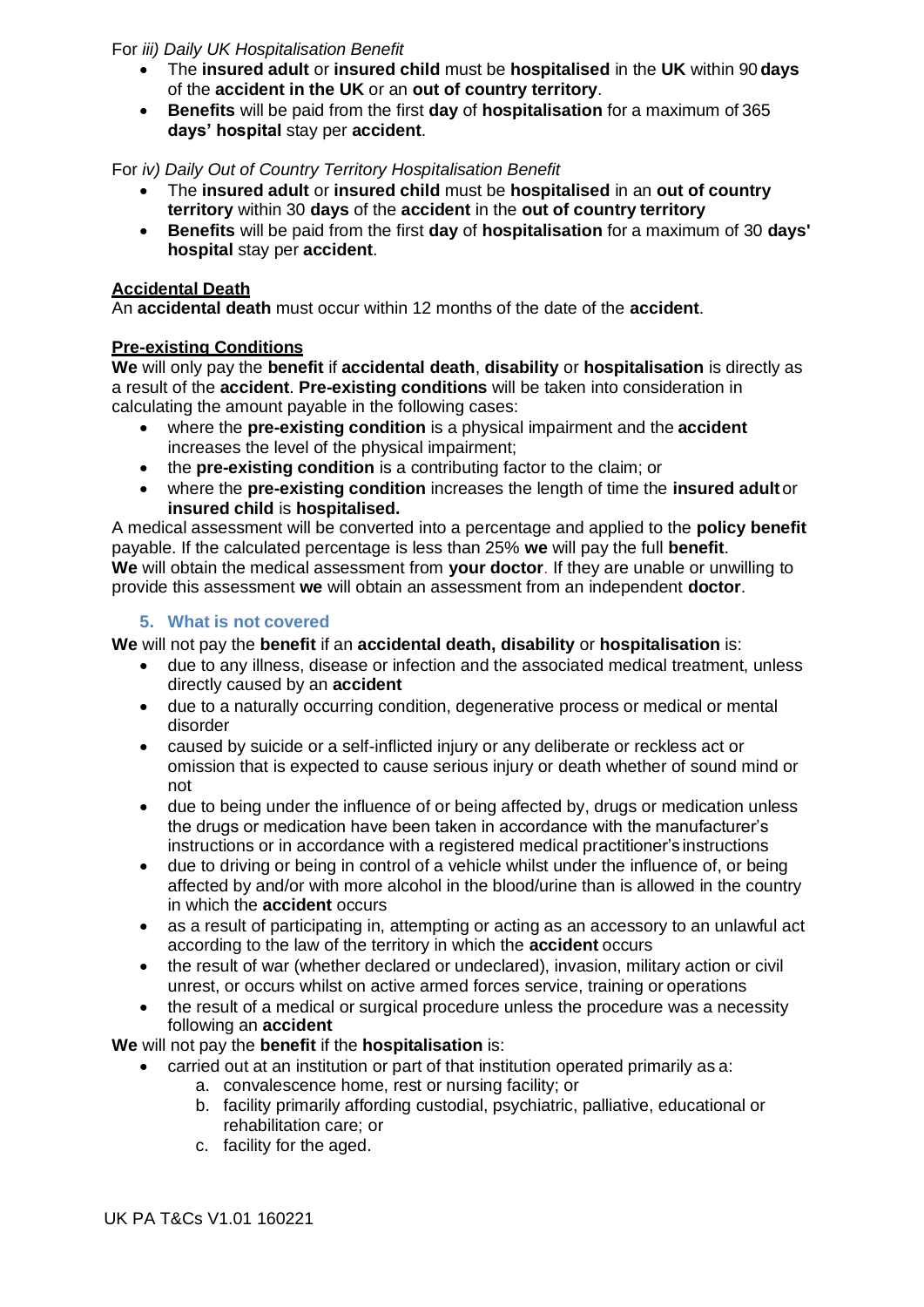- for outpatient care and treatment, including outpatient surgery or outpatient observation received in a hospital
- for an operation, treatment or service that is not recognised as a valid course of treatment by an established medical society in the UK
- for an operation, treatment or service which is experimental in nature
- the result of acting against medical advice
- in any country that is not the **UK** or an **out of country territory**

# **6. When your cover starts**

Cover starts from the **start date**. Any change in cover starts from the **change date.** Both dates are shown on **your schedule**.

# **7. When your cover ends**

All cover under this **policy**, including any cover for **your partner** or any **insured child** automatically ends under the following circumstances, whichever occurs first:

- on **your death**;
- if the monthly **premium** is not paid when due;
- the renewal date after **your** 70th birthday;
- the date on which **we** pay **disability benefits** which together with any previous **disability benefits** payments equal the maximum total amount payable under this **policy** as detailed in Section 4 Limitations to the cover**;**
- if the **policy** is cancelled by **you;**
- if the **policy** is cancelled by **us**; or
- **you** cease to be a **UK resident**.

If **your policy** includes cover for your **partner** and/or an **insured child, your partner** or **insured child** will cease to be covered:

- when they no longer meet the description in section 16 headed Definitions;
- for any **disability** from the date on which we pay them **disability benefits** which together with any previous **disability benefits** payments equal the maximum total amount payable under this **policy** as detailed in Section 4 Limitations to thecover

Your **partner** will cease to be covered

• on the renewal after their  $70<sup>th</sup>$  birthday

# **8. Period of Insurance and Renewal**

**Your policy** is automatically renewed each complete calendar month after the **policy start date**, provided **you** pay the amount of **premiums** set out on the **schedule** (or at the rate in effect at the time of renewal following prior notification by **us**) by the due date.

If **you** do not pay the **premium** as detailed in section 9 below then **your policy** will not be renewed.

## **9. Paying your premium**

The monthly **premium** for **your** cover is shown on **your policy schedule.** The **premium** includes taxes and surcharges that apply to **you** at the current rate.

**You** start paying for **your** cover on the **premium due date** shown on **your schedule**; after that **you** pay monthly on the same day each month.

**You** must advise **us** as soon as reasonably possible of any change that means a **partner** or **insured child** is no longer eligible for cover on **your policy** so there is no overpayment of **premium**.

If **you** do not pay the **premium, you** have 30 days in which to pay it as long as **you** continue to meet the **policy** conditions. If it is not paid during that period, **your policy** will not be renewed and will automatically be cancelled by **us**. If the **premium** is paid during the 30 day period, then cover will operate as if it had been paid on the due date.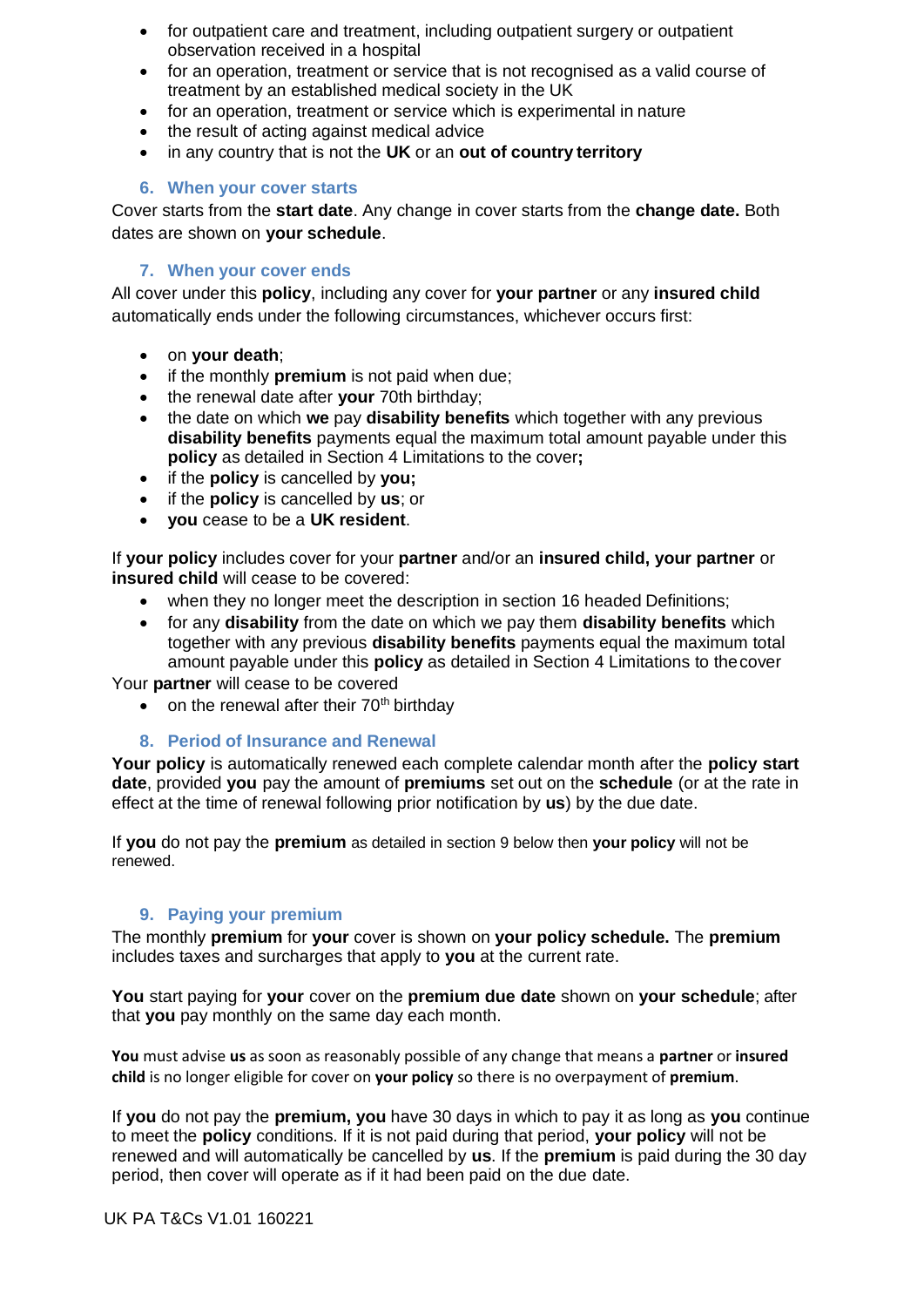**We** will reinstate **your policy** if **you** request **us** to and **you** pay the **premium** within 30 days after the **policy** has been cancelled by **us**. No insurance cover exists for claims occurring in the time period after the **policy** has been cancelled and before **we** receive **your** request for reinstatement of the **policy**.

**We** reserve the right to make changes to **your premium.**

If **we** have to change **your premium**, **we** will write to **you** at least 30 days in advance of the **premium** changing. If **you** are unhappy with any of the changes, **you** can exercise **your**  right to cancel.

#### *Please note: There may be other charges payable by you to your payment provider. Please contact your payment provider direct if you have any queries regarding their charges.*

#### **10. When can you cancel**

You may cancel the **policy** at any time by contacting the Customer Service Centre whose details are shown on **your schedule**.

**You** will continue to be covered by the **policy** up until the next **premium** due date. No further **premiums** will then be due.

#### **11. When we can cancel**

**We** may cancel/not renew the **policy** at any time by giving **you** at least 30 days written notice to **your** last known address in order to give **you** the time or opportunity to arrange replacement cover should **you** so wish.

**We** will set out the reason for cancellation/non renewal in **our** letter. Valid reasons include but are not limited to:

- non payment of a **premium;**
- where **you** are required, in accordance with the terms of this **policy** to co-operate with **us**, or send **us** information or documentation and **you** fail to do so in a way which materially affects **our** ability to process an alteration or to defend **our** interests. In this case, **we** may issue a cancellation letter and **we** will cancel **your policy** if **you**  fail to co-operate with **us** or provide the required information or documentation by the end of the 30 day cancellation period; or
- Where **we** reasonably suspect fraud.

## **12. How to make a claim**

To make a claim under the **policy** please contact the Customer Service Centre and ask for a claim form. **We** will ask for details and any relevant information **we** need in order to consider the claim.

**We** will only pay the **benefit** if any certificates and other evidence which **we** require are provided on request.

The person who is able to claim on **your policy** will normally be the **policyholder**, or the appropriate representative of the **policyholder**. Contact details can be found on **your schedule**.

Once **we** agree to pay the claim **we** will pay any cash **benefits** promptly and **our** liability in respect of that insured person will cease. No interest is payable by **us** on claim settlements.

## **13. General Provisions**

#### **13.1 Review of Policy Conditions**

**We** may change the terms and conditions of **your policy,** including the amount of **your premium**, by giving **you** at least 30 days written notice in advance to **your** last known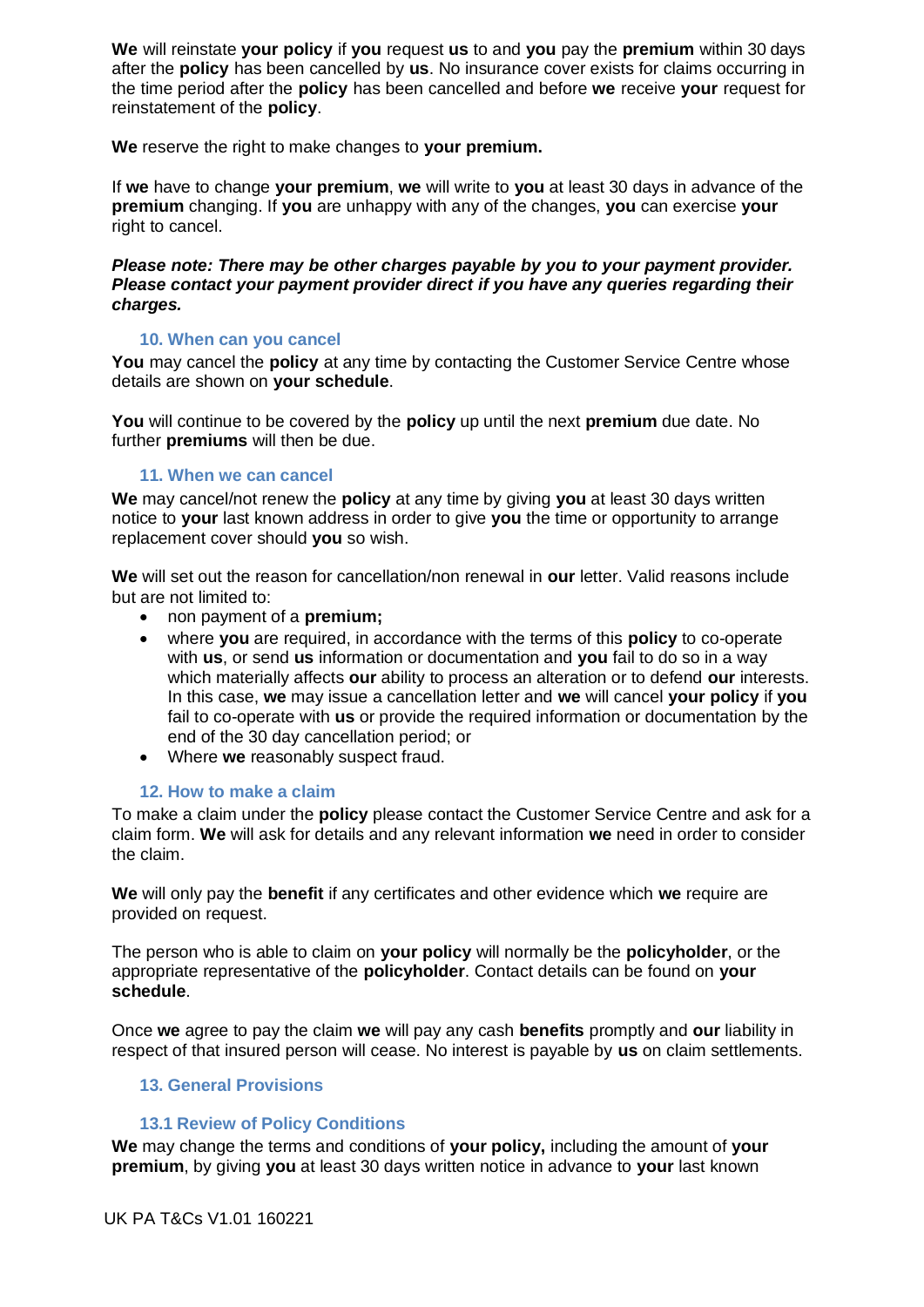address. If the changes are acceptable to **you**, then this **policy** will continue. **You** will be able to cancel the **policy** if **you** do not accept the revised terms.

If we give you such notice we will explain the reason, for example:

- to respond to changes in the law;
- to meet regulatory requirements;
- to reflect new industry guidance and codes of practice that raise levels of consumer protection;
- to respond to changes in tax rates; or
- to reflect other legitimate cost or benefit increases or reductions associated with continuing to provide **you** with the services and benefits under **your policy**.

#### **13.2 Currency**

All cash **benefits** and **premiums** are payable in Pounds Sterling.

#### **13.3 Changes to the name and address of the Policyholder**

**You** should inform **us** about any change to **your** address and / or name. **We** will continue to communicate with **you** and send notifications to **you** about **your policy** to the last known address and name **we** have for **you**. **We** will assume that any communication and / or notification about **your** policy that is sent to **your** last known address has been received by **you**.

#### **13.4 Incorrect information and fraud**

**You** must take reasonable care to provide complete and accurate answers to questions **we**  ask when **you** take out, make changes to and make a claim on **our policy**. If **you** are in doubt, please contact **us**.

If the information provided by **you** is not complete and accurate:

- **We** may cancel **your policy** and refuse to pay any claims;
- **We** may not pay the claim in full; or
- The extent of the cover may be affected.

In addition, if **you** or anyone insured under this **policy** commits or attempts to commit any fraud in relation to this **policy** or a claim, this **policy** will become invalid. In this case **you**  and anyone insured under this **policy** will lose all rights to any cash **benefits** and to any return of **premiums you** have paid.

## **13.5 Applicable law, language and jurisdiction**

This **policy** will be governed by English law, and **you** and **we** agree to submit to the courts of England and Wales to determine any dispute arising under or in connection with it, unless you are **resident** in Scotland, Northern Ireland, the Isle of Man or the Channel Islands, in which case the law applicable to that jurisdiction will apply and its courts will have exclusive jurisdiction, unless agreed to the contrary by the **policyholder** and **us**.

Unless otherwise agreed, the terms and conditions and other information relating to this **policy** will be in English.

#### **13.6 How the Financial Services Compensation Scheme (FSCS) operates**

**We** are covered by the Financial Services Compensation Scheme (FSCS) and **you** may be entitled to compensation from the scheme should **we** be unable to meet **our** liabilities to **you**. This depends on the type of business and the circumstances of the claim. Further information about compensation arrangements are available from the FSCS at [www.fscs.org.uk o](http://www.fscs.org.uk/)r by telephoning 0800 678 1100 or 020 7741 4100.

#### **13.7 Complaints**

**We** aim to provide a good service to **our** customers. However, there may be times when **you** do not feel satisfied with the service **you** have received. If this happens, please help **us** put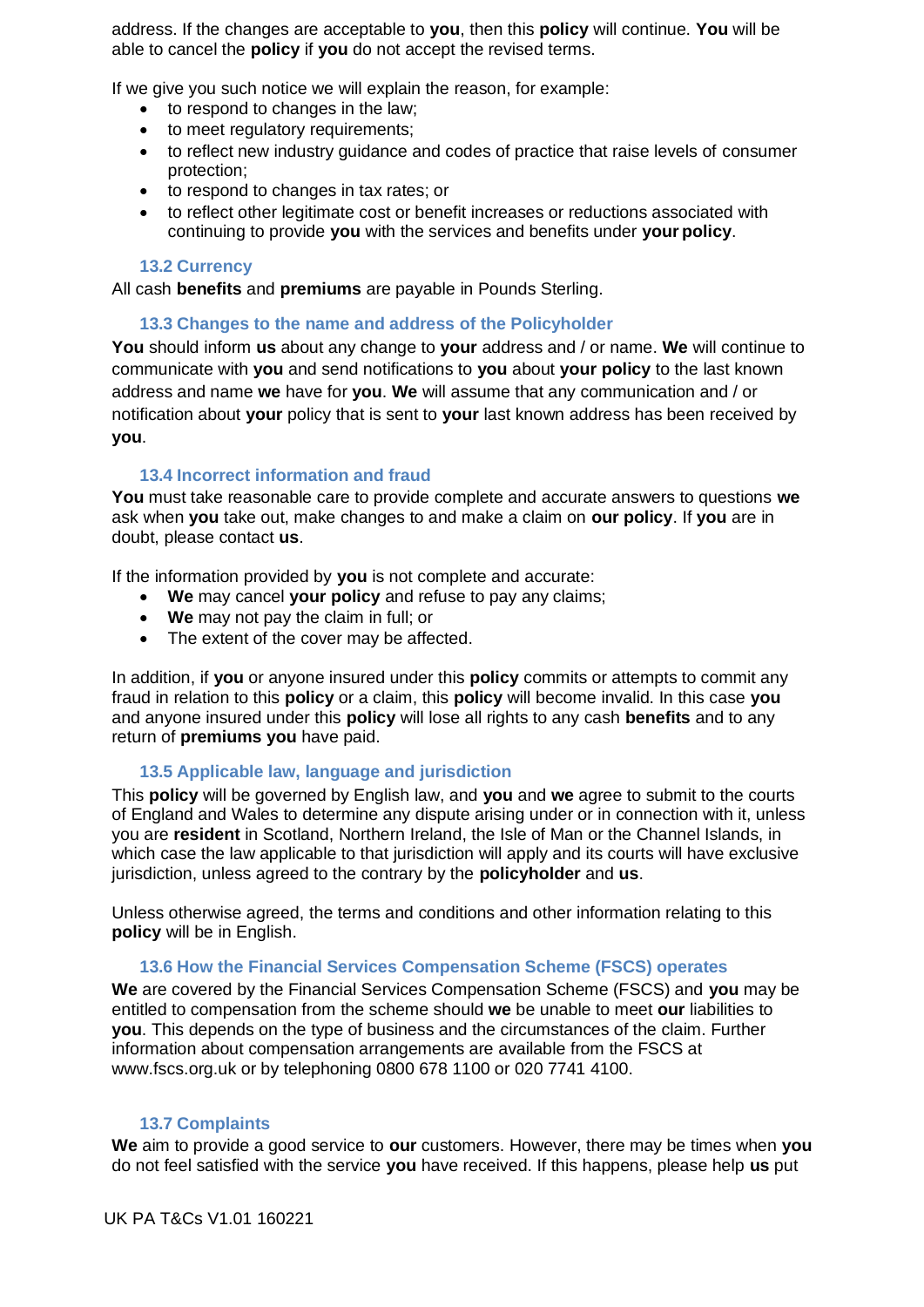things right by first contacting **our** Customer Service Centre, whose details are shown on **your schedule**.

**Our** written complaints procedure is available on request.

If, after following the above procedure, **you** consider that **your** complaint has still not been resolved adequately, **you** may be entitled to refer the matter to the Financial Ombudsman Service.

Address: Financial Ombudsman Service Exchange Tower London E14 9SR.

Telephone: 0800 023 4567 (free from landlines) or 0300 123 9123 (charged at the same rate as 01 or 02 numbers on mobile phone tariffs)

Website: [www.financial-ombudsman.org.uk](http://www.financial-ombudsman.org.uk/)

#### **13.8 Change of beneficiary**

**We** will not be bound to accept or be affected by any notice of any trust, charge or transfer relating to this **policy.**

#### **13.9 Policy Duplication**

Please note that unless it is agreed between **us, you** will only be eligible for insurance cover under one **policy** at any one time.

#### **14. Our Address and who regulates us**

Stonebridge International Insurance Ltd. is an insurance company providing general insurance products. Our registered office is 14<sup>th</sup> Floor, 33 Cavendish Square, London, W1G 0PW and our company registration number is 3321734.

Authorised by the Prudential Regulation Authority and regulated by Financial Conduct Authority and Prudential Regulation Authority. **Our** Financial Services Register number is 203188. **You** can check this on the Financial Services Register by visiting the Financial Conduct Authority (FCA) website [www.fca.org.uk/register o](http://www.fca.org.uk/register)r by contacting the FCA on: 0800 1116768

#### **15. Data Protection**

 **We** are the data controller of any personal information given to **us** about **you** as the **policyholder** and other individuals listed on the **policy**, quote, or claim (as defined in the Data Protection Act 2018 and any successor regulation (DPA)). It is **your** responsibility to ensure that all named individuals listed on the policy are aware of who **we** are and how their information will be processed.

**Your** Personal Information will be used for the purpose of providing insurance services to decide if **we** can offer insurance to **you**; to administer **your** policy and to handle claims.

**We** retain the personal information for the period necessary to fulfil the purposes set out above and **we** may be required to keep this information after **your** policy has ended for legal, regulatory or tax purposes.

**We** are part of the Embignell Group and **we** may share **your** Personal Information with the Embignell group, reinsurers, business partners and agents to help administer the products and services and to keep **our** regulatory obligations. More information can be found in **our** Privacy Policy which can be viewed online at www.embignell.com/privacy-policy

Under Data Protection law, **you** have certain rights **we** need to make **you** aware of. The

UK PA T&Cs V1.01 160221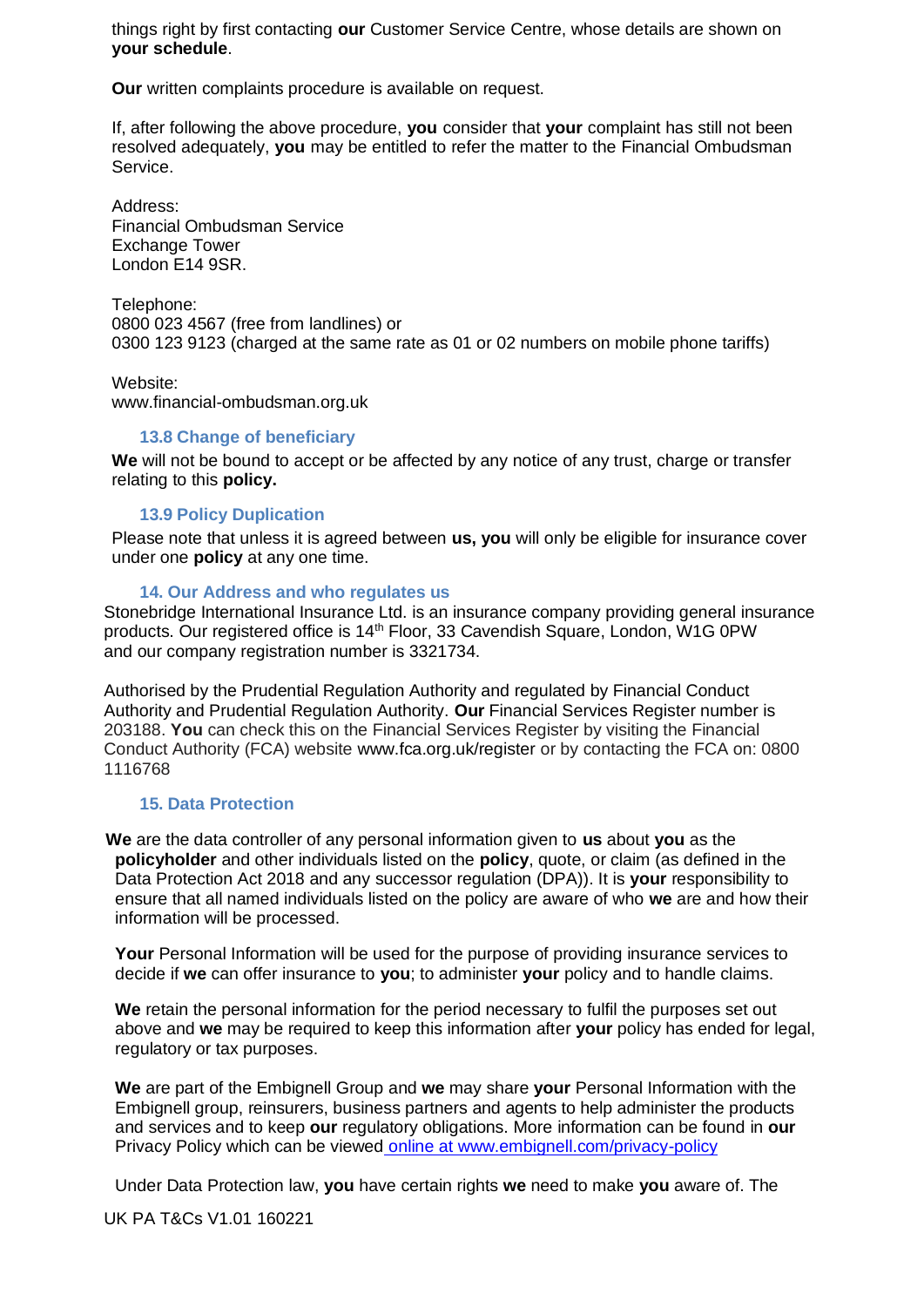rights available to **you** depend on **our** reason for processing and retaining **your** information.

**You** have the right to:

- access the personal information **we** hold about **you**, or anyone else on the policy
- correct personal information **you** think is inaccurate or to update information **you** think is incomplete
- have personal information deleted in certain circumstances
- restrict **us** processing personal information, under certain circumstances
- object to **us** processing personal information, under certain circumstances
- making a complaint

If **you** wish to exercise any of **your** rights or for any queries, we have a dedicated Data Protection Officer you can contact.

# Contact Details:

By email: dataprotection@embignell.com

By post: Data Protection Team, 39/51 Highgate Road, London NW5 1RT. The information that **you** have requested will be provided in a suitable format to meet **your** 

requirements.

The full Data Protection Notice can be viewed online [https://www.stonebridge](https://www.stonebridge-insurance.com/en/---/Data-Protection/)[insurance.com/en/---/Data-Protection/](https://www.stonebridge-insurance.com/en/---/Data-Protection/) or you can request a copy by contacting the Customer Services Team.

# **16. Definitions**

Wherever the following words or expressions appear in **your policy**, they have the meaning given here:

**accident** means a sudden, unexpected and unfortunate event that occurs whilst the **policy** is in force and which results directly from external and violent means.

**accidental death** means the death of an **insured adult** or **insured child** as a direct result of a **bodily injury** caused by an **accident**.

**area of cover** means the geographical area or territory where the **accident** occurs and for which this **policy** provides cover. This is shown on the **schedule**.

**benefit** means the amount the **insured adult** and **insured child** is covered for on the **policy**. The cash **benefit**(s) are shown on the **schedule**.

**beneficiary** means the person entitled to receive the cash **benefit** should **you** suffer **accidental death**. Unless **you** specify anyone else, this will be someone appointed in accordance with the Grant of Representation /Confirmation following **your** death. If any **insured adult** and/or **insured child** covered on **your policy** suffers **accidental death**, the **beneficiary** will be **you**, if living.

**bodily injury** means physical injury to an **insured adult** or **insured child** directly caused by an **accident.**

**child** or **children** means all children of the **insured adult** age 18 or younger whose **main residence** is the same as **yours**, or all children of the **insured adult** age 22 or younger if in full time education.

**change date** is the date any change was made to **your policy**.

**day** means 24 consecutive hours.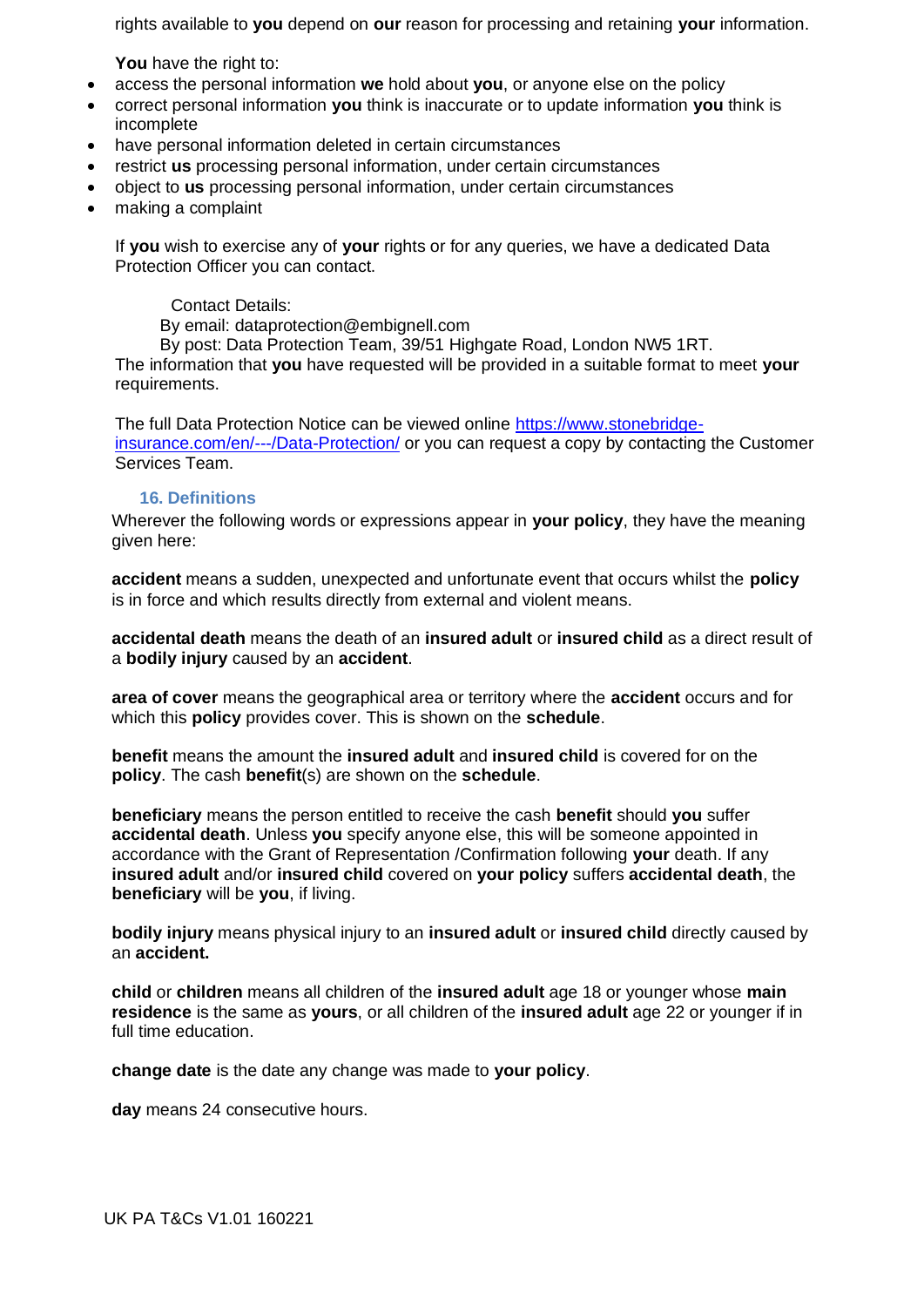**disability** means:

- **quadriplegia**
- **paraplegia**
- **permanent total disability**
- **loss of use** of two **limbs**
- **loss of sight** in both eyes
- **loss of hearing** in both ears
- **loss of speech**
- **loss of use** of one **limb**
- **loss of sight** in one eye
- **loss of hearing** in one ear
- **loss of use** of shoulder or elbow, hip, knee, ankle or wrist, thumb, finger or toe Each **disability** listed above must be as a direct result of a **bodily injury** caused by an **accident** and must be permanent, total and irreversible, and certified to be as such by a **doctor**.

**doctor** means a medical practitioner who is duly licensed and legally qualified to diagnose and treat sickness and injuries.

**hospital** means a medical institution which has full surgical and inpatient facilities with 24 hour a day nursing care and supervision by at least one **doctor**.

**hospitalisation / hospitalised** means being admitted to a **hospital** as an inpatient for the **necessary treatment** of a **bodily injury** as a direct result of an **accident**.

**insured adult** is the **policyholder** and the **partner** of the **policyholder,** if cover for **partner** has been selected and the appropriate premium has been paid.

**insured child** or **children** is a **child,** if cover for **children** has been selected and the appropriate **premium** has been paid.

**limb** means an entire arm or leg.

**loss of hearing** means the permanent, total and irreversible loss of hearing.

**loss of sight** means the permanent, total and irreversible loss of sight.

**loss of speech** means the permanent, total and irreversible loss of speech.

**loss of use** means actual severance or permanent, complete and irreversible paralysis or loss of movement of an entire specific joint or **limb**

**main residence** means the main address where a person lives and has been selected as their main address and is supported by official records.

**necessary treatment** means medical treatment for a **bodily injury** as a direct result of an **accident** which is consistent with currently accepted medical practice.

**out of country territory** means Algeria, Andorra, Australia, The Azores, Bermuda, Bosnia-Herzegovina, Brazil, Canada, The **Caribbean Islands**, Costa Rica, Egypt, European Union (excluding the **UK**), French Polynesia, Gibraltar, Guyana, Iceland, Japan, La Réunion, Liechtenstein, FYR Macedonia, Madeira, Maldives, Mayotte, Mexico, Monaco, Montenegro, Morocco, New Caledonia, New Zealand, Norway, Saint Pierre and Miquelon, San Marino, Serbia, Singapore, South Africa, South Korea, Switzerland, Thailand, Tunisia, Turkey, The United States of America, The Vatican City, Wallis and Futuna.

(**Caribbean Islands** means Anguilla, Antigua & Barbuda, Aruba, The Bahamas, Barbados, Bonaire, British Virgin Islands, Cayman Islands, Cuba, Curacao,

UK PA T&Cs V1.01 160221